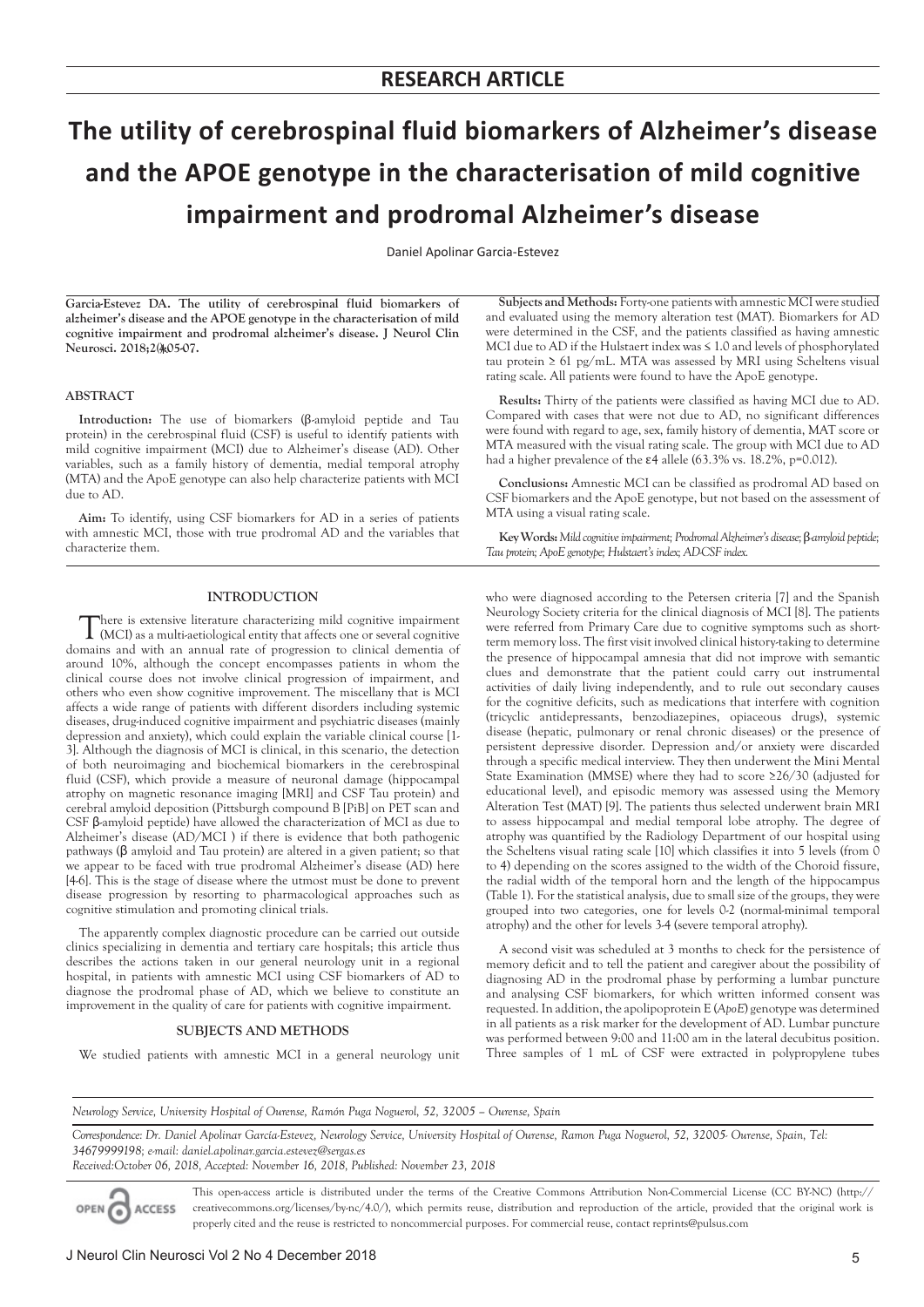## **TABLE 1**

*Scheltens visual rating scale for medial temporal atrophy.*

| <b>Score</b>   | Width of the<br>Choroid fissure | Radial width of the<br>temporal horn                 | Length of the<br>hippocampus |
|----------------|---------------------------------|------------------------------------------------------|------------------------------|
|                | Normal                          | Normal                                               | Normal                       |
|                |                                 | Normal                                               | Normal                       |
| $\mathfrak{D}$ | ↑↑                              |                                                      |                              |
| 3              | <u> ተተተ</u>                     | ↑↑                                                   | ↑↑                           |
|                | ተተተ                             | <u> ተተ</u>                                           | <u> ተተ</u>                   |
|                |                                 | Adapted from Scheltens et al. JNNP 1992, 55: 967-72. |                              |

for the determination of β-amyloid peptide 1-42, total Tau protein and phosphorylated Tau protein at position 181 (p-Tau). The samples were frozen at -80º until testing.

The Hulstaert index (HI) was calculated according to the following formula:

HI =  $(\beta$ -amyloid peptide)/240+1.18 x total Tau [11],

and the index AD-CSF index (p-Tau) proposed by Molinuevo et al. [12]:

AD-CSF index (p-Tau) = ((1.200- β amyloid peptide) / 1.075) + (pTau - 15) / 285.

The patients were classified under amnestic MCI due to AD if they had a HI  $\leq$ 1.0 and p-Tau  $\geq$  61 pg mL (Figure 1).

The statistical analysis was carried out using the SPSS® software platform. Student's test was used for between-group comparisons of mean basal parameter values, following verification of normality and subsequent logarithmic or square-root transformation when necessary. The results are expressed as median and range.

#### **RESULTS**

Thirty of the 41 patients were classified as having MCI due to AD. The differences between the two groups are shown in Table 2. There were no differences between groups in terms of age, sex or family history of dementia. Neither was any differences observed between the two groups in terms of the MAT score.

All CSF biomarkers were significantly altered (decreased β-amyloid, and elevation of total Tau protein and p-Tau) in patients with MCI-AD. Conspicuously, although with a median value of 719 pg/mL, levels of β-amyloid peptide were high, HI was significantly decreased to a range typical of AD. Within the same principle, patients with MCI-AD showed significant elevation of the AD-CSF-index (pTau).

There were no significant differences between the two groups in terms of the medial temporal atrophy score determined with the Scheltens visual rating scale, i.e., the number of patients with grade 3-4 atrophy was no higher in the MCI-AD group than in the MCI-no AD group. When the sample was dichotomised by degree of atrophy, no significant differences were observed in MAT score or HI.

The MCI-AD group showed a higher prevalence of the *ApoE* ε4 allele (18.2% *vs* 63.3%, p=0.012).

#### **DISCUSSION**

The clinical-investigative approach to patients with cognitive impairment differs substantially between specialized dementia consultations and general neurology clinics where the clinical approach and the practical application of recommendations from neurologist specializing in dementia prevail. One example in this context is the use of both MRI and CSF biomarkers for the characterization of amnestic MCI as prodromal AD. This approach is likely to provide added value to the quality of care of patients with cognitive impairment.

Although MCI is an entity with multiple aetiologies and an annual rate of progression to clinical dementia of 7-10%, there are currently no approved pharmacological treatments for this progressive phase of dementia. The clinical and therapeutic benefit of using biomarkers in MCI to determine whether it is due to AD is tremendous, as it allows identifying AD in its prodromal phase and justifies the initiation of treatment with acetylcholinesterase inhibitors (ACEI) in these patients in order to try to slow down disease progression.



**Figure 1)** *Classification of patients with mild cognitive impairment based on the Hulstaert index (HI), Other pathogenesis and Pathogeny of Alzheimer's Disease. Patients in the lower right quadrant, characterized by HI ≤ 1.0 and phospho-Tau ≥ 61 pg/mL were those whose pathophysiology was deemed to be consistent with Alzheimer's disease.*

## **TABLE 2**

*Demographic, clinical and paraclinical variables of the groups with MCI.*

|                              | MCI-no AD              | <b>MCI-AD</b>          | P         |
|------------------------------|------------------------|------------------------|-----------|
| N                            | 11                     | 30                     |           |
| Age (a)                      | 74 (65-84)             | 73 (60-83)             | <b>NS</b> |
| Sex (F/M)                    | 7/4                    | 12/18                  | NS.       |
| FH of dementia<br>(% )       | 36.4                   | 53.3                   | <b>NS</b> |
| MAT score                    | $27(17-44)$            | $24(16-37)$            | NS        |
| $\beta$ -amyloid (pg/<br>mL  | 1,000 (683-<br>1,810)  | 719 (125-972)          | 50.001    |
| Total Tau (pg/<br>$mL$ )     | 264 (187-322)          | 552 (208–<br>1,200)    | < 0.001   |
| $p$ -Tau ( $pg/ml$ )         | 46 (25-57)             | $88(61 - 160)$         | 50.001    |
| Hulstaert index              | $1.85(1.08 -$<br>3.039 | $0.66(0.26 -$<br>1.00) | < 0.001   |
| AD-CSF index<br>$(p-Tau)$    | $0.31(0.06 -$<br>0.57) | 0.75(0.61<br>1.68)     | 50.001    |
| MTA [0-2/3-4]                | 5/6                    | 12/18                  | <b>NS</b> |
| $ApoE$ ε4 allele<br>(%)      | 18.2                   | 63.3                   | 0.012     |
| <b>ACEI</b> treatment<br>(%) | 18.2                   | 86.7                   | < 0.001   |

FH: family history. MAT: Memory Alteration Test, MTA: Medial Temporal Atrophy assessed with the Scheltens visual rating scale. ACEI: Acetylcholinesterase Inhibitors.

Cognitive tests commonly used to assess episodic memory in patients with cognitive impairment were of no use for identifying amnestic MCI when the physiopathogenesis was due to AD. Our study focused on the application of MAT, and we found no differences between groups and no associations with CSF biomarkers or medial temporal atrophy on MRI.

MRI functions as a biomarker of MCI-AD, allowing identifying neuronal damage, atrophy of the cerebral cortex and parenchyma, and the presence of ischemic lesions that may contribute to the progression of cognitive impairment. In general neurology clinics, there is limited access